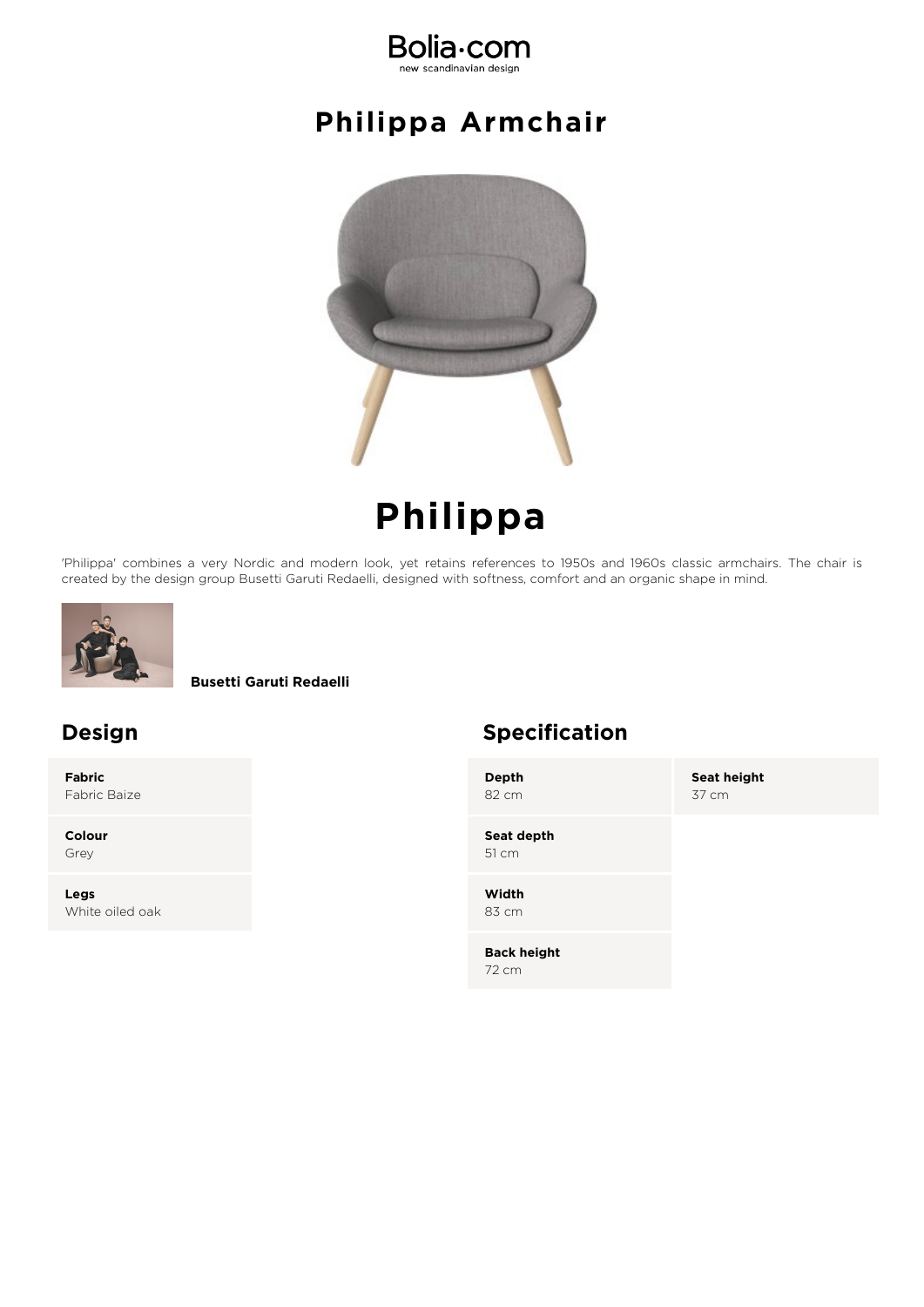**BAIZE - FABRIC** Baize is an extra soft upholstery fabric that provides superior comfort. The material has a beautiful, classic look that suits most furniture.













Grey Light Grey Sand



**BERGO - FABRIC** Bergo does something none of our other materials can do. It's made from recycled polyester made of plastic bottles. This ensures that no new raw materials are used and production focuses on minimising energy consumption and the use of biodegradable chemicals. Bergo is 100% free of heavy metals and is also certified according to the EU Ecolabel and Oeko-tex standards.















Light Grey **Petrol** Petrol Raw Amber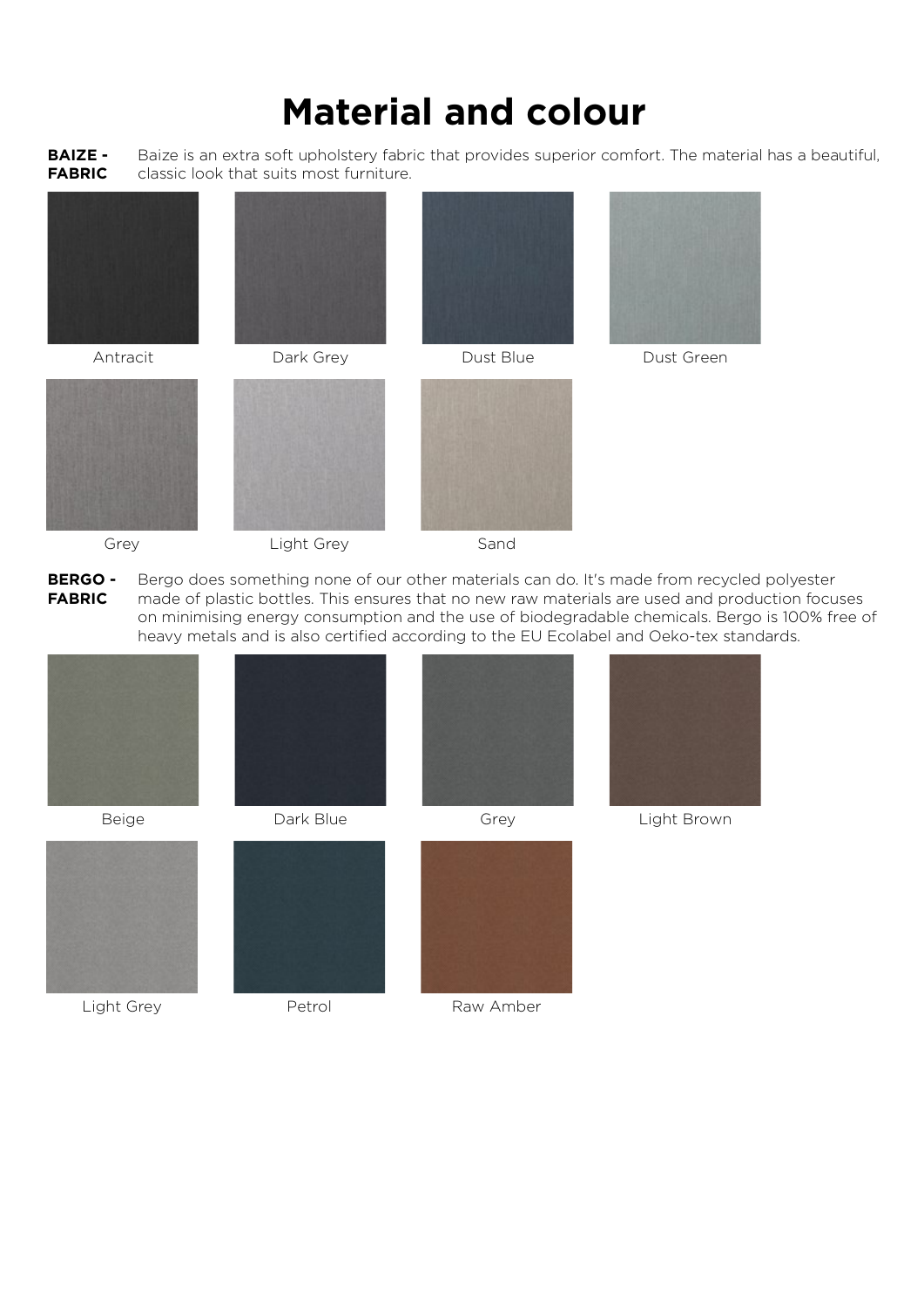**LONDON -** London is a strong upholstery fabric and comes in a variety of colors. It is a beautifully woven **FABRIC** fabric with a pure and elegant look. London is 100% polyester.



**QUAL - WOOL** Qual is woven from 100% pure new wool – specially developed for Bolia. The soft structure makes it comfortable and user-friendly. The wool's natural content of lanolin makes the fabric easy to keep clean.





Light Grey Melange Mint mel Navy Melange Rose mel









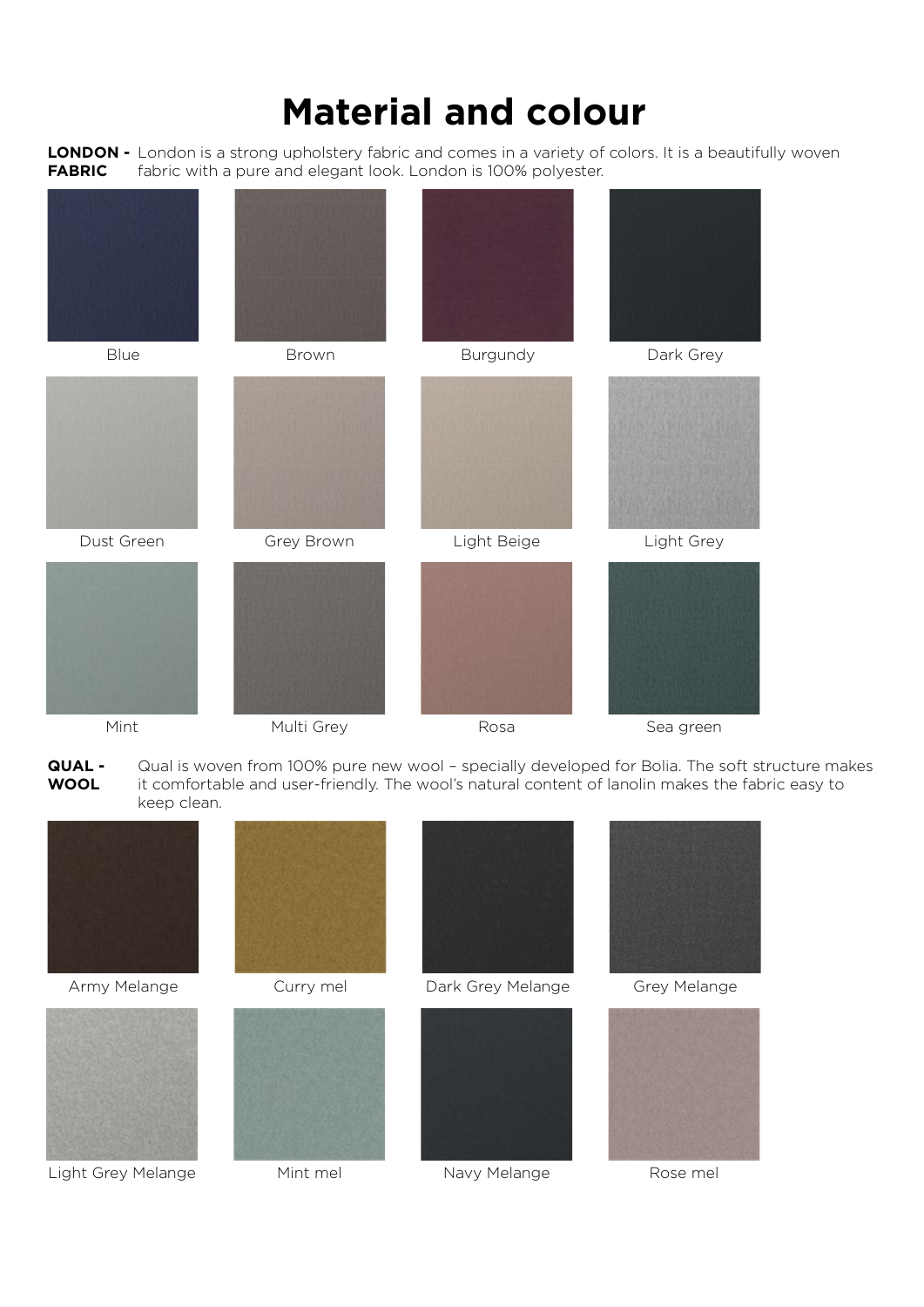



Sea green Stone Grey

**MEMORY -** Memory is an upholstery toned with three colours that give the fabric a totally unique character. A **FABRIC** durable and hard-wearing fabric with a beautiful and elegant structure that not only adds an exclusive look to any piece of furniture, but is also soft and comfortable to sit in.



Blue

**RITZ - VELVET** Ritz is a beautiful and velvety upholstery fabric. The velour fabric is exclusive in its appearance and its properties. Choose Ritz if you want a piece of furniture that stands out from the crowd.

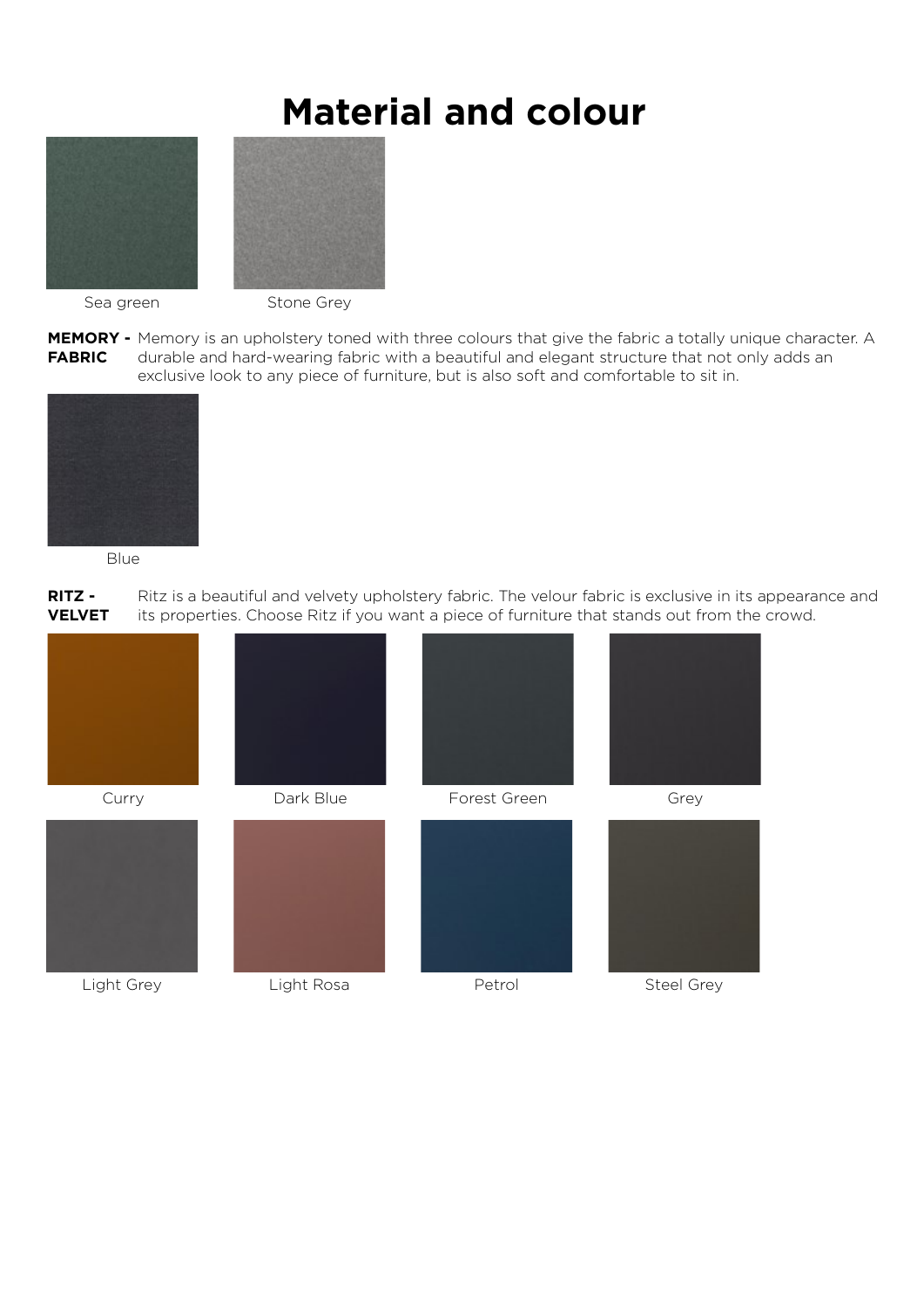**LAINE - WOOL** Laine is a very exclusive wool fabric consisting of 92% pure New Zealand wool and 8% polyamide. The elegant melange effect gives the fabric has a wonderfully vibrant look. Furthermore, it is Oeko-Tex certified and EU Eco-labelled.













**QUATTRO TRACEABLE** chrome and can always be traced back to the cattle's area of origin. The leather is lightly surface **- LEATHER** treated and dyed, which ensures the appearance and colour of the leather. Quality leather from European cattle. Quattro traceable leather is tanned without the use of









Black Brown Brown Cognac Dark Brown